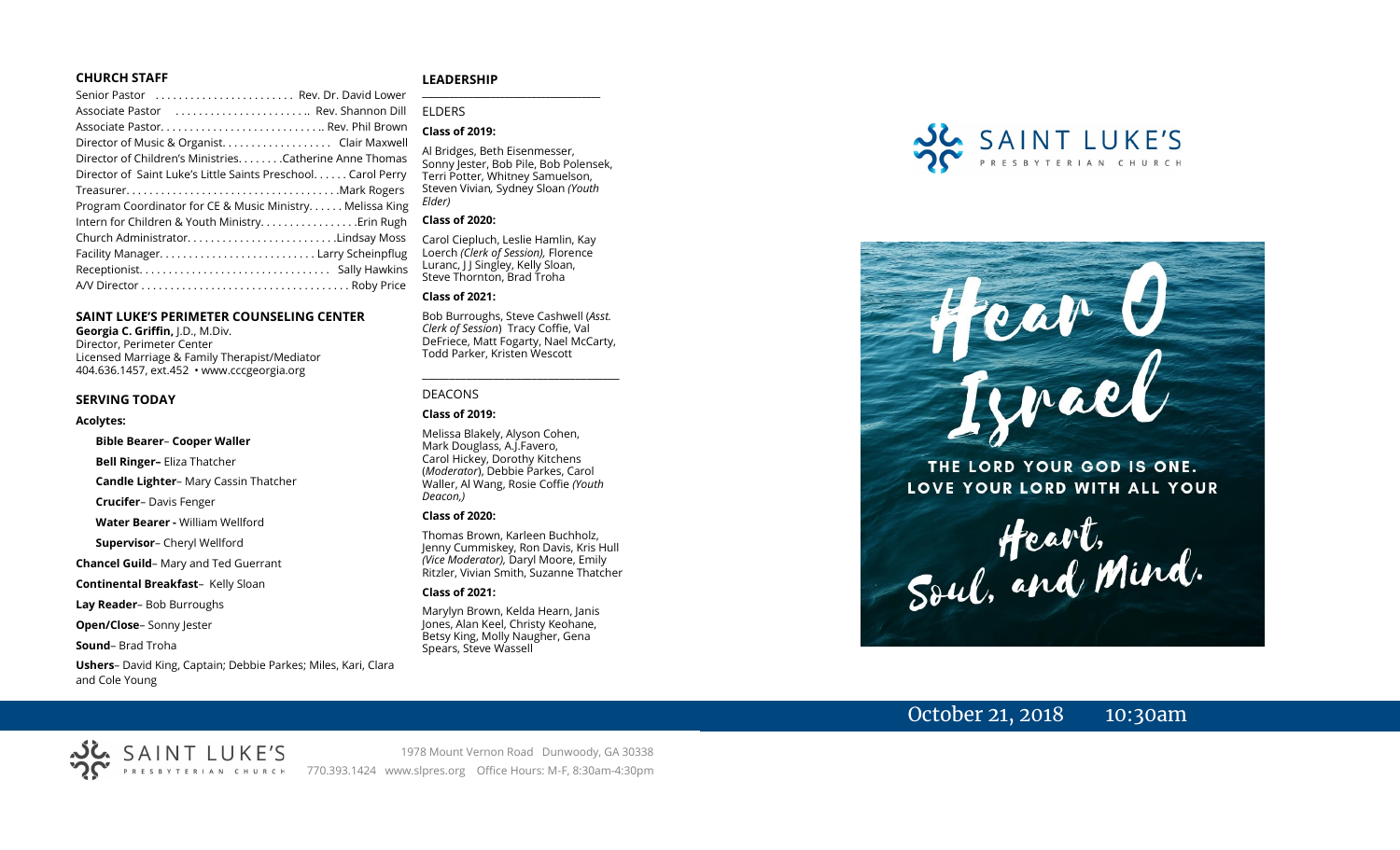

1978 Mount Vernon Road • Dunwoody, Georgia 30338 770.393.1424 • www.slpres.org

#### **October 21, 2018**

22nd Sunday after Pentecost

#### **Liturgical Color:** Green

*Liturgical colors can orient us to the season of the church year and help to engage the sense of sight in worship. Green is used for all other time periods (called Ordinary Time) not marked by a specific festival or season.*

**Flowers:** *The flowers today are given by Sally and Alan Larson for the glory of God and in gratitude for their family and friends.*

**Red Rose:** *The Red Rose on the pulpit is in honor of Neal Woodson Hunter, born on May 14, 2018, to Robert and Alison Hunter.*

#### **SUNDAY SCHEDULE**

8:15am Chapel Communion Service 9:15am Sunday School 10:30am Sanctuary Worship Service *Nursery available at all services and Sunday School.* 

#### MISSION

Responding to God's call and empowered by the Holy Spirit, we invite all to join us in knowing, serving, and sharing Jesus Christ here and around the world. VISION

To be a beacon of faith, hope, and love– every member an active disciple in Christ's ministry.

### **WELCOME, GUESTS!**

We are delighted you are worshipping with us.

**DURING** the Welcome, please print the requested information on the Friendship Pad and pass the Friendship Pad down the pew.

**AFTER** the worship service, please join us outside the Sanctuary where our Pastors or a church officer will be available to answer questions and provide you with a loaf of freshly-baked bread.

**FOR MORE** information about our programs, ministries or membership, please contact one of our Pastors at 770.393.1424, or visit our website: slpres.org.

# **THAT ALL MAY WORSHIP**

**ASSISTIVE** A hearing loop is accessible by switching hearing aids to T-coil. Also, large print hymnals and back cushions are available. Please contact an usher for further assistance.

**CHILDREN** are a precious part of our church family, and we welcome them in worship. Worship notebooks and tactile activities are available on the blue Worship Carts in the back of the sanctuary. Each week, children are invited to walk up for an age-appropriate message during "Tell Us Our Story." After that time, they may remain in worship, go to Faithful Friends (K-2nd) or go to child care (PreK and younger).

#### **HAVE YOU LOGGED ON TO REALM?** — We

have a new database and we need you to log in! Why? So we have your most up-to-date information! You can access realm at: [https://onrealm.org,](https://onrealm.org) or by going to the member login tab at the top of our website. If you are a previous user of the former system you should be able to log in using the same credentials as before: your primary email account and your password. (Some previous passwords may not have the correct amount of digits and may need to be reset.) If you don't remember your password you can use the password reset function that is present on the login screen. If you have difficulty or if you are a  $1<sup>st</sup>$  time user of our online services then send an email to [realm@slpres.org](mailto:realm@slpres.org) and someone will respond and help you.

**BULLETIN/HIGHLIGHTS DEADLINE—Please** 

submit all information for the bulletin and/or Highlights on Monday. Announcements are reviewed by staff on Tuesdays and will be edited for space and content.

**NEW MEMBER INQUIRER'S CLASS**— If you are interested in learning more about Saint Luke's, the Presbyterian faith tradition, and what it means to be a member of this wonderful church, please join senior pastor David Lower for a New Member Inquirer's Class on **October 21 and 28 at 9:15 am** in the Session Room (room 109). New members will be welcomed during the 10:30am service on **Sunday, October 28th.** Childcare provided during classes. Contact David Lower with questions: davidlower@slpres.org / 770.393.1424, ext. 223.

#### **SAINT LUKE'S UPCOMING EVENTS MARK YOUR CALENDAR**

- Sunday, October 28 Trunk-N-Treat
- Sunday, November 11 Celebrate the Arts, Family Promise Benefit Concert
- Sunday, November 18 City of Dunwoody, Electronics Recycling Event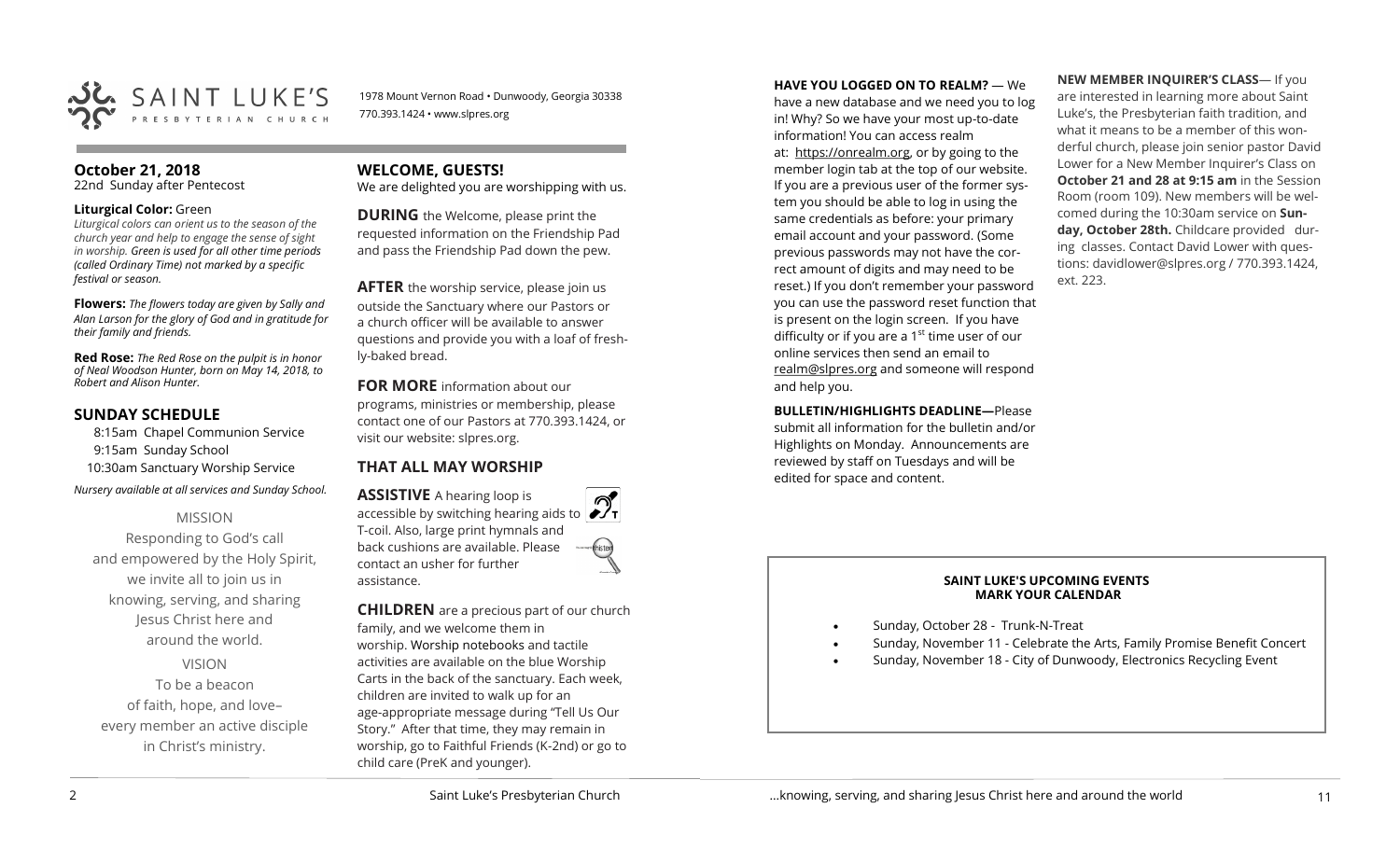# ADULT MINISTRY

**Shannon Dill shannondill@slpres.org / 770.393.1424 ext. 229**   $\_$  ,  $\_$  ,  $\_$  ,  $\_$  ,  $\_$  ,  $\_$  ,  $\_$  ,  $\_$  ,  $\_$  ,  $\_$  ,  $\_$  ,  $\_$  ,  $\_$  ,  $\_$  ,  $\_$  ,  $\_$  ,  $\_$  ,  $\_$  ,  $\_$  ,  $\_$ 

#### **ADULT SUNDAY SCHOOL**

Individual classes have begun. Please see the website for a full description of each class. (http://slpres.org/program-ministries/adult-ministry/sunday-school)

Faith Foundations: Room 232 House to House: Room 203 Seasons of the Spirit: Room 231/233 Soul Food: Room 234/236

#### **FRIDAY MORNING MEN'S BIBLE STUDY**

Fellowship and Bible study every Friday from 6:40-8am in the Parlor with Dan Joyce.

#### **BIBLE STUDY: "WAYFARERS"**

Come join David, Shannon or Phil as this week's preacher leads a study of the scripture for the upcoming Sunday's worship. Meet on Wednesdays at 10am in the church library.

# MUSIC MINISTRY

**Clair Maxwell clairmaxwell@slpres.org / 770.393.1424 ext. 227** 

 $\_$  , and the set of the set of the set of the set of the set of the set of the set of the set of the set of the set of the set of the set of the set of the set of the set of the set of the set of the set of the set of th

#### **THE CHOIR NEEDS YOU**

YOU should be in a choir this fall! Choirs are fun opportunities for: getting to know other church members, growing in your personal knowledge and faith, and enhancing your worship experience. Contact Clair about more information on one of our choirs.

#### **WESTMINSTER AND CHERUB CHOIRS**

Our children's choirs will be singing on the following dates:

October 21 – 11:30 am - Westminster and Cherub Choirs (church luncheon)

November 4 – 10:30 am – Westminster Choir only

December 16 – 10:30 am – Westminster and Cherub Choirs (Lessons and Carols)

# **In Preparation for Worship**

 "Sailboat congregations use their Holy Spirit-led imagination to see beyond what is to what could be. They take the general principles of the faith, hold those up against the context in which they live, and ask: What will it look like for us to be faithful to God's call at this particular place and time?"

- *Joan Gray, Sailboat Church*

### **Gathering Prayer**

**Prelude Prelude Psalm Prelude** *Herbert Howells* 

### **Chiming of the Hour**

# **Welcome and Announcements**

*If you are new to Saint Luke's today, welcome, we are so glad you are here! We have a gift of fresh bread we would love to give to you as a token of our gratitude. Please introduce yourself after worship to receive your welcome gift.*

*Please take the time now to fill out the Friendship Pads situated at the end of each pew. Write down your names and pass the pad down the pew, so that you may greet your pew neighbors by name and that we may know you are here.*

# **Call to Worship\***

- Leader: Lead a life worthy of your calling.
- **People: We cannot do this alone, we dare not try this alone, so we gather as God's people.**
- Leader: Lead a life filled with the gifts of your calling.
- **People: We come to build up Christ's body and rejoice in our oneness in Christ!**

**Opening Hymn #442\*** Just As I Am

# **Call to Confession\***

Leader: The Lord be with you. **People: And also with you.** Leader: Let us pray.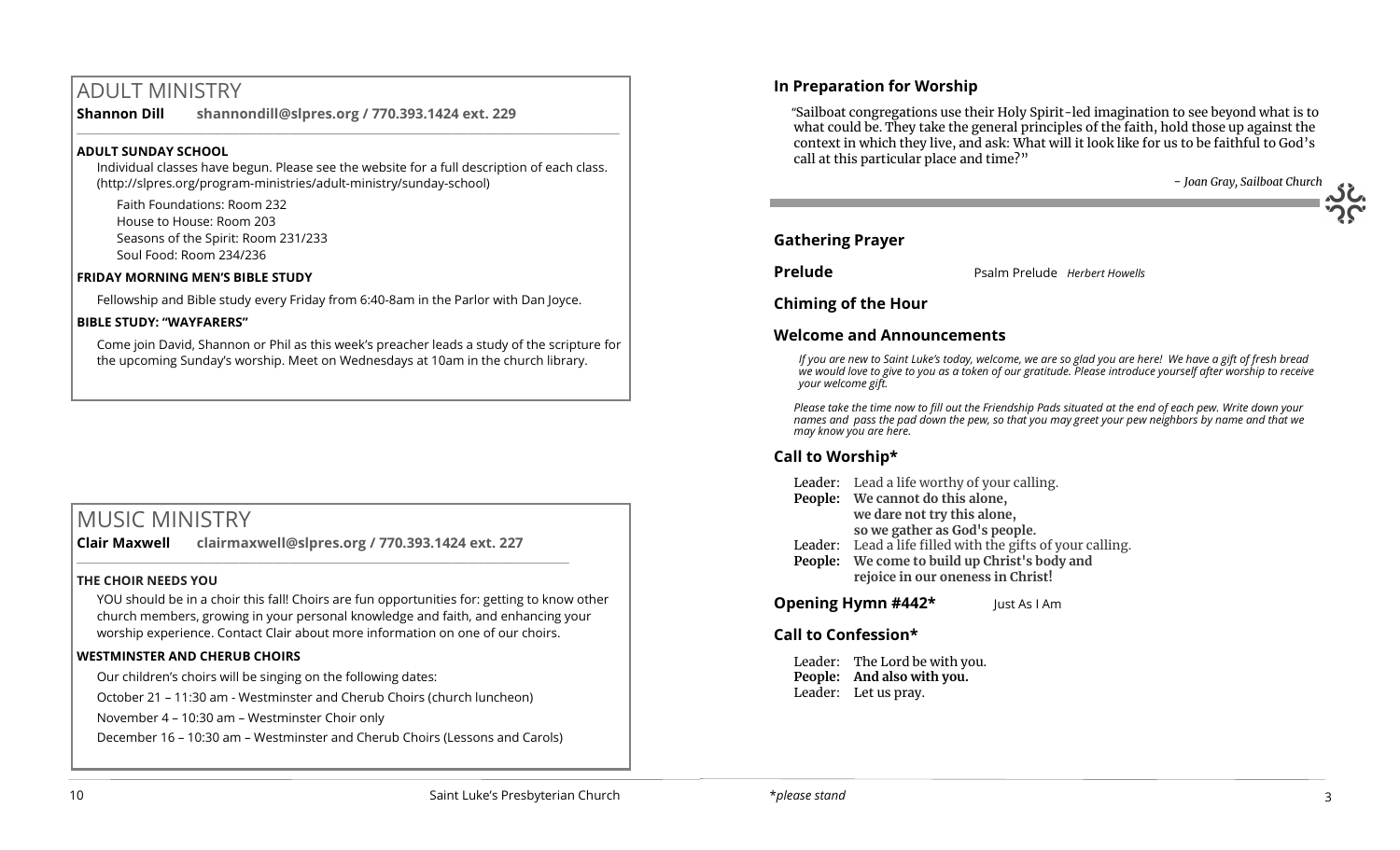#### **Prayer of Confession\*** Hymn 63, set to Amazing Grace



# **Assurance of Forgiveness\***

**Song of Praise #582\*** Glory to God, Whose Goodness Shines On Me

**Sacrament of Baptism** Neal Woodson Hunter **Neal Shannon Dill** 

*Joining us today are parents Robert and Alison Hunter; Howard and Ann Kratzert (grandparents); Bob and Susan Hunter (grandparents); Nathan and Kacie Kratzert (uncle and aunt); Alan and Laurie Steele (uncle and aunt); Chris and Jennifer Steele (uncle and aunt); Cadence Kratzert (cousin), Cameron Kratzert (cousin); Colton Ktratzert (cousin): Tristan Steele (cousin), Asher Steele (cousin); and other special friends.*

# Affirmation of Faith\* **Apostles'** Creed

**I believe in God, the Father Almighty, Maker of heaven and earth, and in Jesus Christ, his only Son, our Lord; who was conceived by the Holy Ghost, born of the Virgin Mary, suffered under Pontius Pilate; was crucified, dead, and buried; he descended into hell; the third day he rose again from the dead; he ascended into heaven, and sitteth on the right hand of God the Father Almighty; from thence he shall come to judge the quick and the dead. I believe in the Holy Ghost; the holy catholic Church; the communion of saints; the forgiveness of sins; the resurrection of the body; and the life everlasting. Amen.**

# YOUTH MINISTRY

**Phil Brown philbrown@slpres.org / 770.393.1424 ext. 238** 

#### **HERE'S WHAT'S COMING UP IN YOUTH MINISTRY:**

#### **OCTOBER 21**

**Sunday School:** We will meet upstairs in the youth room at **9:15am.**

**Middle School Youth Group:** s'mores and campfire stories at church **5:00-6:30pm.**

 $\_$  ,  $\_$  ,  $\_$  ,  $\_$  ,  $\_$  ,  $\_$  ,  $\_$  ,  $\_$  ,  $\_$  ,  $\_$  ,  $\_$  ,  $\_$  ,  $\_$  ,  $\_$  ,  $\_$  ,  $\_$  ,  $\_$  ,  $\_$  ,  $\_$  ,  $\_$ 

**High School Youth Group:** Dinner, S'mores, and campfire stories @ Wassell House (4916 Parliament Way, Dunwoody, 30338.) **7:00-8:30pm**.

**Faith in Parenting Parent Group, 5:15pm** at David and Amanda Lower's house (4696 Devonshire Rd, Dunwoody, 30338) we can work on transportation to and from youth group for people.

# **OCTOBER 28**

**Sunday School:** We will meet upstairs in the youth room at **9:15am** to help with Trunk-N-Treat set up.

**Trunk-N-Treat:** It'll be a SPOOKY time you won't want to miss! Youth and adult volunteers are needed for this year's Trunk-N-Treat event on October 28th! Volunteer opportunities include costume judges, carnival helpers, set up, clean up, and more. No regular youth group that evening.

# **FAMILIES WITH COLLEGE STUDENTS**

Each year, Montreat hosts a College Conference, which features engaging keynote speakers, thought provoking workshops, meaningful worship services, and much needed sabbath in the mountains of North Carolina. We are excited to be taking a group to this year's conference, which will be **January 2-5, 2019**! If your college student would like to go, have them register at [https://tinyurl.com/SLCCM19.](https://tinyurl.com/SLCCM19) Don't hesitate to reach out to Erin Rugh (erinrugh@slpres.org) with questions.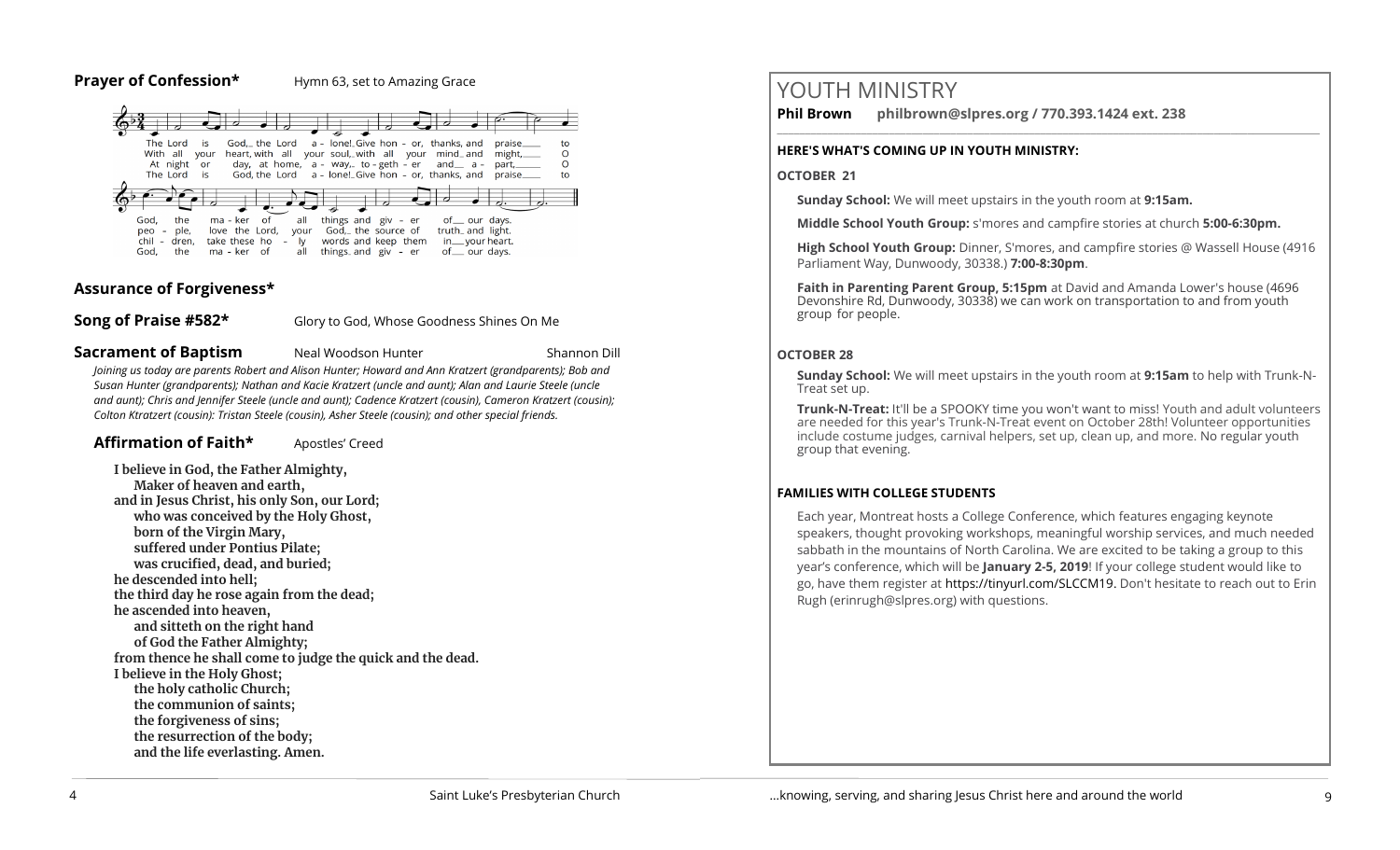# S P L A S H ! CHILDREN'S MINISTRIES

**Catherine Anne Thomas cathomas@slpres.org / 770.393.1424 ext. 228 \_\_\_\_\_\_\_\_\_\_\_\_\_\_\_\_\_\_\_\_\_\_\_\_\_\_\_\_\_\_\_\_\_\_\_\_\_\_\_\_\_\_\_\_\_\_\_\_\_\_\_\_\_\_\_\_\_\_\_\_\_\_\_\_\_\_\_\_\_\_\_\_\_\_\_\_\_\_\_\_\_\_\_\_\_\_\_\_\_\_\_\_\_\_\_\_\_\_\_\_\_\_\_\_\_\_** 

#### **BREAKFAST CLUB BEFORE SUNDAY SCHOOL!**

All first through fifth graders are invited to "ease in" to class time from 9:15 to 9:30am in the Sheppard Hall Loft. Come for eye-opening snacks, low-key activities, and conversation with friends and teachers!

#### **TRUNK–N-TREAT IS SUNDAY, OCTOBER 28!**

We are just weeks away from one of Saint Luke's most popular family fellowship events: Trunk-n-Treat! Here's how it works:

- Our carnival for all kids begins at 4:30pm in the side/back parking lot that runs by the church playgrounds.
- Families may park and decorate their cars in the Mount Vernon parking lot before or during the carnival. Please use the Mount Vernon entrance only.
- Families with decorated trunks and tailgates should bring enough candy for around 125 children. If you don't want to decorate your car but want to still donate candy, park in the Manhasset lot and bring your candy to the front lot for distribution.
- We have prizes for trunk/tailgate decorations and costumes! To qualify for judging in either of these categories, please stop by the judging table to get a number to either tape on your car or wear on your costume. This will help our judges identify winners even if they don't know their names.
- The actual candy collection begins at 5:30pm– and not one second before! Listen for the official announcement!
- At 6:00pm, everyone is invited to dinner, our costume parade, and prize announcements in the Great Hall. Advance dinner reservations are requested, but we will accommodate a limited number of "at the door" requests. Go to slpres.org for dinner details and reservations.

# **Response Hymn #482\*** Baptized in Water

#### **Welcome**

*Following the elder's statement the congregation shall respond...*

**With joy and thanksgiving, we welcome** *Neal* **into Christ's church, for we are all one in Christ.**

**We promise to love, encourage, and support him, to share the good news of the gospel with him, and to help him to know and follow Christ.**

# **Passing the Peace of Christ\***

Leader: May the peace of Christ be with you. **People: And also with you.**

# **Prayer for Illumination Bob Burroughs Bob Burroughs**

**Scripture Reading** 1 Timothy 6:6-19 *pages 198-199 of the New Testament*

Leader: The Word of the Lord. **People: Thanks be to God.** 

# **Tell Us Our Story Example 2018 Example 2018 Example 2019 Example 2019 Erin Rugh**

*After Tell Us Our Story, parents may walk children 3 and younger to their classrooms in Sheppard Hall. Pre-K, K and 1st graders may gather in the narthex, make a nametag, and follow your teacher up to The Harbor for a series of "Whirl" videos.*

**Anthem** Wash Me Throughly *Samuel S. Wesley* Chancel Choir Brenda Turner, Soloist

Wash me throughly from my wickedness, and forgive me all my sin. For I acknowledge my faults and my sin is ever before me. *(Psalm 51:2,3)*

| Sermon     | "BElieve THEre Is GOOD In The World" | Shannon Dill |
|------------|--------------------------------------|--------------|
| Hymn #688* | Spirit of God, Descend upon My Heart |              |